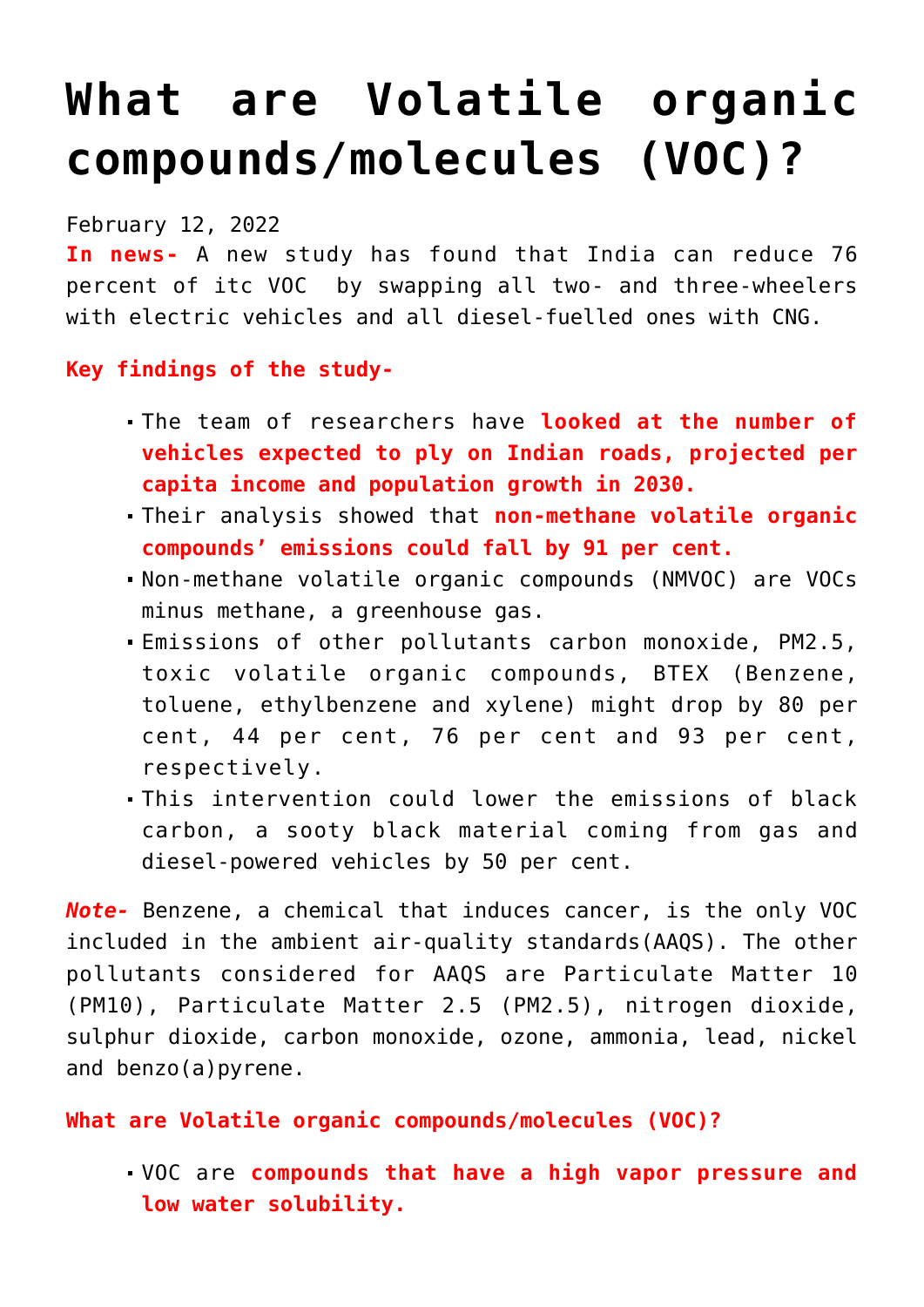- **Many VOCs are human-made chemicals** that are used and produced in the manufacture of paints, pharmaceuticals, and refrigerants.
- VOCs **typically are industrial solvents,** such as trichloroethylene; fuel oxygenates, such as methyl tertbutyl ether (MTBE); or by-products produced by chlorination in water treatment, such as chloroform.
- **They are often components of petroleum fuels, hydraulic fluids, paint thinners**, and dry cleaning agents. VOCs are common ground-water contaminants.
- **They are emitted as gases from certain solids or liquids.**
- **Concentrations of many VOCs are consistently higher indoors** (up to ten times higher) than outdoors.
- They are emitted by a wide array of products like paints and lacquers, paint strippers, cleaning supplies, pesticides, building materials and furnishings, office equipment such as copiers and printers, correction fluids and carbonless copy paper, graphics and craft materials including glues and adhesives, permanent markers, and photographic solutions.
- They can drive the formation of other dangerous pollutants. For instance, **they react with sunlight and nitrogen dioxide to form ground-level ozone.**
- **They can irritate the eyes, nose and throat, damage body organs** and long-term exposure to VOCs is not good because the majority of the VOCs are carcinogenic (cancer-causing).
- **VOCs also trigger the formation of PM2.5,** a pollutant that reaches deep into the lungs, affecting their normal functioning.
- They react in the air to produce secondary organic aerosols, minute particles suspended in the air, that in turn, form a large chunk of PM 2.5.
- **VOCs can have a natural origin, too**. Plants emit these